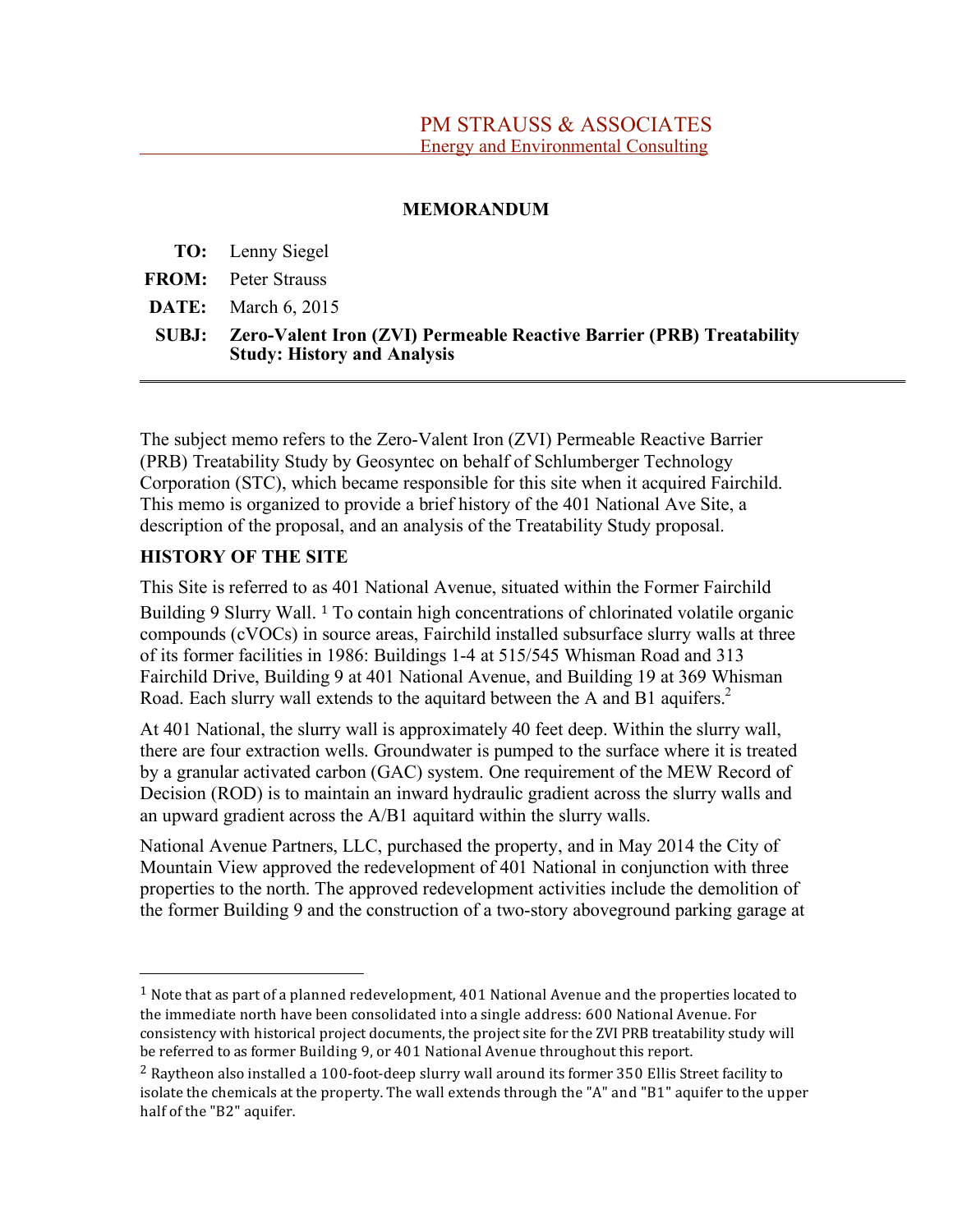that site. Construction of the garage is scheduled to begin July 2015, although I have been told that the developer is still awaiting some permits.

Over the period 2009 through 2013, the maximum concentration of TCE detected in groundwater monitoring wells within the slurry wall was 13,000 micrograms per liter (µg/L). However, TCE concentrations in grab groundwater samples collected in September 2013 and November 2014, ranged from 100 to 560,000  $\mu$ g/L. Total cVOC concentrations detected in September 2013 and November 2014 ranged from approximately  $1,800$  to  $630,000 \mu$ g/L.

## **Draft Supplemental Sitewide Groundwater Feasibility Study**

In 2012, EPA circulated a draft Supplemental Sitewide Groundwater Feasibility Study (SSFS), prepared in response to the 2009 Five-Year Review finding of nonprotectiveness due to vapor intrusion. The Proposed Plan for the Vapor Intrusion Remedy<sup>3</sup> stated:

The groundwater cleanup is expected to continue for many decades until concentrations of TCE and the other MEW Site contaminants of concern meet cleanup standards. It is important to note that groundwater is not currently used for drinking water or other household uses. Optimization efforts for the groundwater remedy are underway and alternative groundwater cleanup technologies to expedite cleanup are currently being evaluated and tested as part of a separate **Site-wide Groundwater Feasibility Study** [emphasis added]**.**

A Remedial Action Objective in the Vapor Intrusion (VI) Remedy was "to accelerate the reduction of the source of VI (that is, site contaminants in the shallow groundwater and soil gas) to levels that are protective of current and future building occupants, such that the need for a VI remedy would be minimized or no longer necessary."

This Remedial Action Objective was not addressed by the vapor intrusion remedy; instead, it was to be addressed by the current groundwater remedy, which was being reevaluated by the SSFS.

The Draft SSFS was then sent to the National Remedy Review Board (NRRB). The NRRB posed a list of recommendations in 2013 that EPA Region IX believed could only be answered by continuation of its optimization efforts. Consequently, it put the SSFS on hold while additional optimization efforts continued.

## **In-Situ Bioremediation and PRB Pilot Study**

In 2013, STC prepared a Work Plan for a Pilot Study for in-situ bioremediation (ISB) and a PRB at 401 National Avenue. The pilot study proposed to shut down the four existing groundwater extraction wells within the slurry wall and target ISB injections in the areas containing high VOC concentrations. It also proposed to breach the existing Building 9 slurry wall to promote groundwater flow in the A-zone across the Site. A permeable reactive barrier (PRB) filled with zero-valent iron (ZVI) was to be installed on the downgradient side of the breach in the slurry wall to passively treat groundwater as it migrates through.

<sup>3</sup> Proposed Plan
for the
Vapor
Intrusion Pathway,
July 2009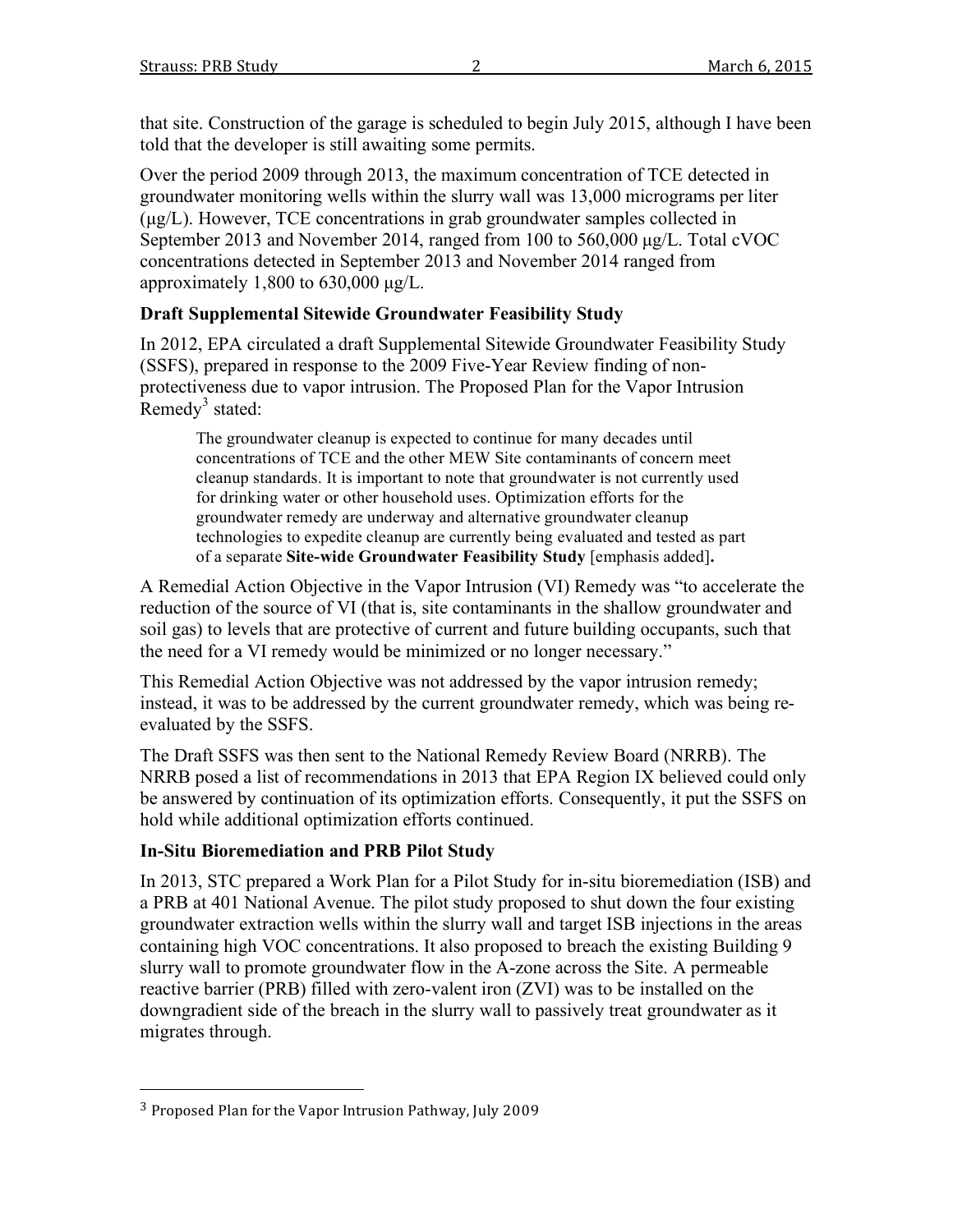The Mountain View Commercial Owners (MCO)<sup>4</sup> and adjacent property owners objected to this pilot study, for several reasons. The first was that might mobilize certain metals. The second was that they objected to breaching the slurry walls. As they were downgradient from the proposed breaches, they were concerned that there would be an increase of high–concentrations of contaminated water flowing under their properties. Moreover, the adjacent property owners cited EPA's rejection of the PRBs in EPA's during the Draft Supplemental Sitewide Groundwater Feasibility Study (2012). It had concluded that breaching the slurry wall and emplacing a PRB was "unproven." CPEO disagreed with this rejection. The ISB and PRB Pilot Study were scrapped as a result of adjacent property owners' complaint.

## **In-situ Chemical Oxidation Treatability Study**

The ISB portion of the Pilot Study was replaced by a Treatability Study using in-situ chemical oxidation (ISCO) inside the slurry wall. EPA had data from an earlier ISCO treatment along Evandale Ave. This study was approved in 2014, and the Site is now undergoing injections targeting high concentration areas inside the wall. This treatability study for ISCO is limited to three injections cycles because of the aforementioned construction schedule (July 2015 start date).

However, when EPA commented on the July 2014 ISCO pilot study work plan, it requested:

In addition, as part of the ongoing optimization efforts to accelerate groundwater cleanup and to evaluate the effectiveness of alternate groundwater technologies at facility-specific source areas at the MEW Site, EPA requests that Schlumberger reassess and evaluate implementation of a treatability study of a funnel-and-gate system in the downgradient (northern) slurry wall in conjunction with and consideration of the ISCO pilot study work and the redevelopment of the 401 National Avenue property.

## **Proposed PRB Treatability Project Scope**

The scope of work for the ZVI PRB Treatability Study includes:

- Destruction of the four groundwater extraction wells located within the slurry wall footprint at 401 National Avenue.
- Installation of ZVI PRBs at two locations along the downgradient (north) side of the 401 National Avenue slurry wall. The soil-bentonite slurry wall in the A-zone to a depth of approximately 40 feet below ground surface (bgs) was installed in 1986. The slurry wall is approximately 34 inches thick. Note that the A-zone aquifer, roughly 14 ft. to 40 ft. below ground surface, is separated from the Bzone aquifer by an aquitard.
- Targeted injections of micro-scale ZVI immediately upgradient of the ZVI PRBs to geochemically reduce groundwater before it enters the ZVI PRBs.
- Performance monitoring following installation.

<sup>4</sup> MCO
members represent
approximately 80%
of commercial property square
footage
at the
MEW Site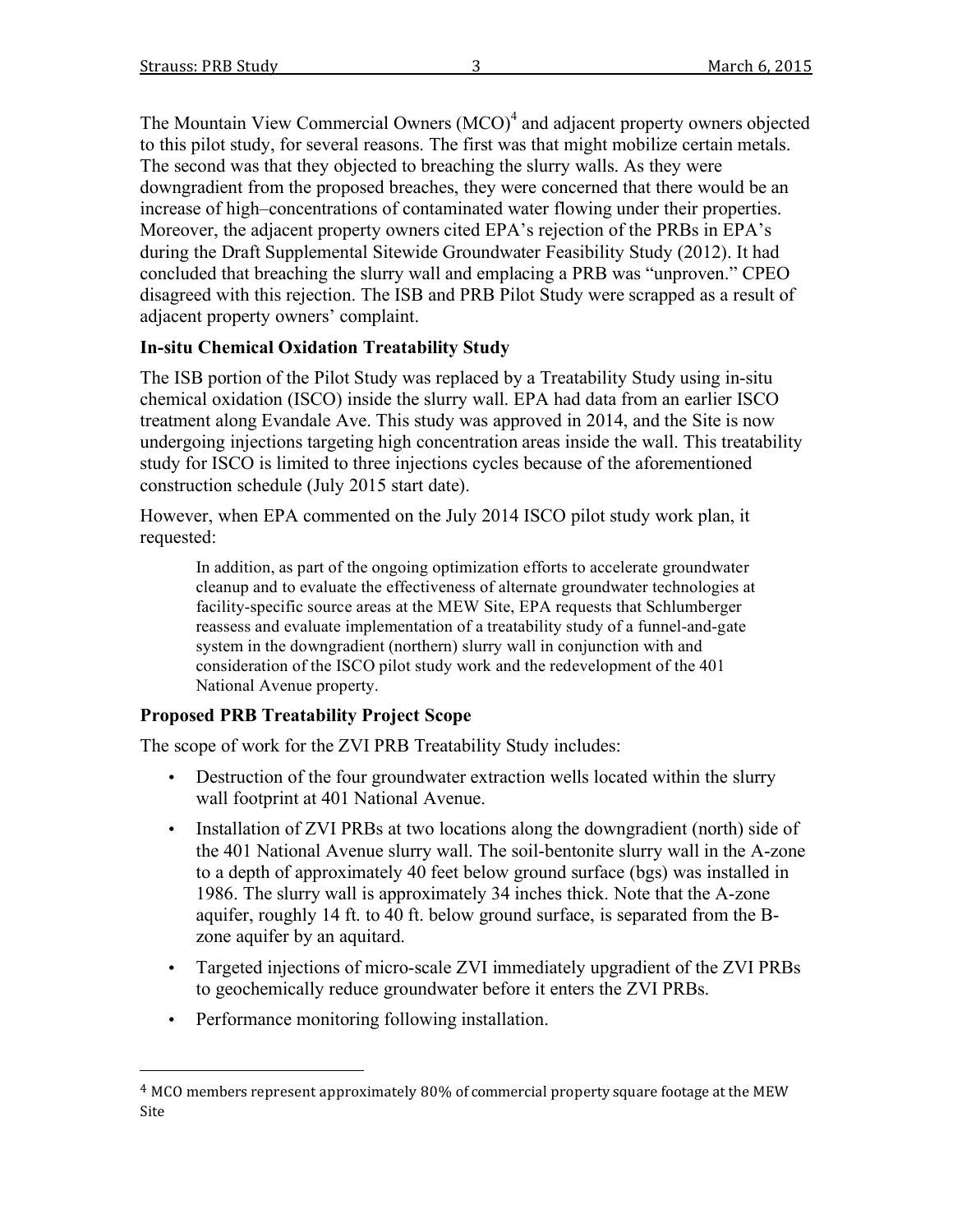• A contingency plan for mitigating potential migration of cVOCs should the PRB meet expectations. Two inactive extraction wells would be installed downgradient from the proposed PRBs prior to construction of the PRBs., They would be activated if necessary, based on performance monitoring data from monitoring wells and samples within the PRB and immediately downgradient. These new extraction wells would provide additional capture of groundwater, as there is an extraction well at 405 National Avenue site covering the A, B-1, and B-2 aquifers.

#### The PRB Wall

Portions of the downgradient side of the existing slurry wall would be excavated and replaced with ZVI gates. Groundwater containing cVOCs would be treated as it flows off-site in the downgradient direction. ZVI systems rapidly degrade TCE to acetylene, ethane and ethane. In some cases, there are minor formations of the typical TCEdegradation products dichloroethylene and vinyl chloride.

Results of a modeling evaluation by Geosyntec indicate that without groundwater extraction, groundwater within the slurry wall boundary would flow through the PRBs. Further, nearly all groundwater flowing upward into the slurry wall boundary from the B1-zone would subsequently flow through the PRBs prior to discharging downgradient of the Site. Thus, the PRB would provide long-term mass removal following the conclusion of the ISCO treatability study.

The presence of calcium and alkalinity may result in the gradual decrease in effectiveness of the PRBs, so Geosyntec designed the wall with an engineering safety factor to extend the long-term reactivity of the barriers.

#### Neutralization Zones

The ISCO chemicals used in the treatability study (i.e., permanganate and persulfate) may cause deactivation of ZVI if these compounds enter the PRBs at sufficiently high concentrations. Though not expected, Geosyntec proposes to neutralize the ISCO chemicals by directly injecting micro-scale ZVI into the A-zone aquifer after the ISCO injections are complete, but prior to construction of the ZVI PRBs.

#### Performance Monitoring

The PRB performance monitoring network will include the following wells:

- One monitoring well installed within each of the ZVI PRBs to demonstrate cVOC degradation by the PRBs.
- One monitoring well installed directly upgradient of each of the PRBs to monitor influent cVOC concentrations and groundwater gradients across the PRB.
- One monitoring well installed directly downgradient from each of the PRBs. Since groundwater downgradient of the PRBs contains concentrations of cVOCs that exceed California Maximum Contaminant Levels (MCLs), the monitoring wells cannot be used to verify PRB performance, They will, however, monitor for potential increases in cVOC concentration downgradient of the PRBs.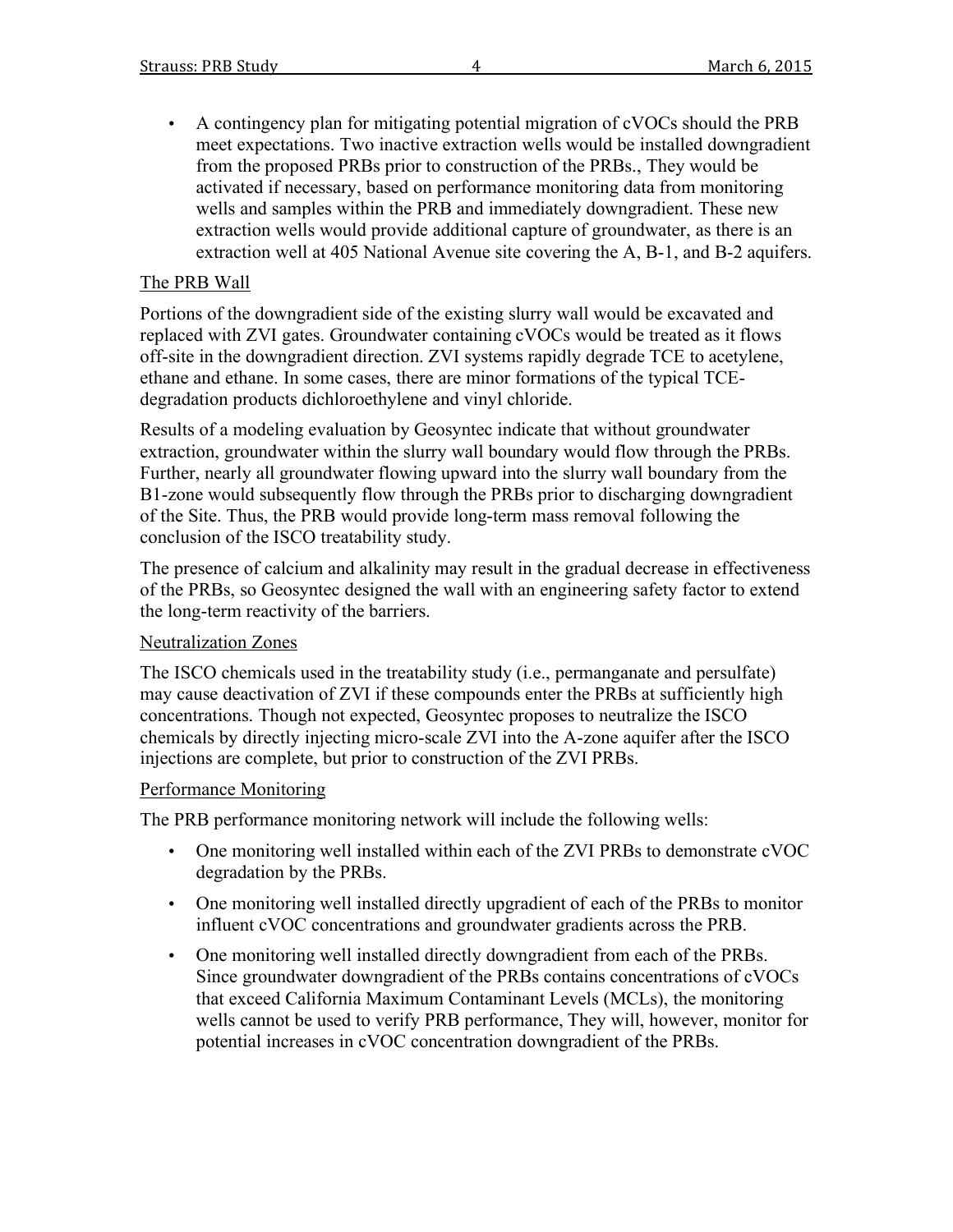### **Contingency**

In the past, adjacent property owners expressed concerns that the installation of PRBs would cause groundwater with high cVOC concentrations to migrate onto their properties. This was an understandable concern. However, to prevent this from occurring, groundwater extraction wells would be installed immediately downgradient of the PRBs, and activated if monitoring wells reveal cVOC concentrations exceeding any of the California MCLs.

To minimize the potential for disruption following redevelopment, the contingency extraction wells and associated piping and treatment would be installed during PRB construction. Each new contingency extraction well would be located within approximately 1 foot of a PRB and screened from 21 to 26 feet bgs to capture the groundwater discharging from the PRBs. If necessary, the extracted groundwater would discharge through double-contained piping into the Fairchild System No. 1 piping network for treatment.

## **Property Owners Concerns**

The MCO have submitted several letters, essentially repeated their objections to the earlier ISB/PRB Pilot Study. EPA has also met with the adjacent property owners. MCO summarized the groups concerns to include "contaminant migration, damage to fiber optic lines and other critical infrastructure, business disruption, security, lost productivity and economic impacts." <sup>5</sup> This letter also stated, "We are worried about EPA's push to deploy untested groundwater remedies that could allow the migration of heavily contaminated groundwater, thereby significantly affecting neighboring properties." The letter also stated that EPA should prepare a new Groundwater Feasibility Study to move forward with new technologies.

These are serious concerns that deserve a response. However, the MCO and their consultant (EKI) have failed to show that any of these concerns has a high probability of occurring. EKI points to some technical deficiencies in the draft, but we believe most of those can be addressed without a radical change in the proposal. However, conducting a true treatability study prior to implementation of the work plan would take at least a few years and prevent construction. If this alternative had been presented when STC first proposed the PRB in 2013, there would have been time for two years of evaluation.

## **EPA's Counter-Offer**

Because of the opposition from the MCO and possibly the new property owner and developer, EPA has offered to take the PRB off the table if STC is willing to continue injections of ISCO after construction begins, and to cover a wider area within the slurry wall. I have not yet seen this proposal,

# **ANALYSIS**

I am inclined to support the implementation of the PRB technology because it has been proven effective in treating TCE. I think that the proposal is well thought out. Geosyntec has proposed a PRB that would have an engineering safety factor built into it (i.e.,

<sup>&</sup>lt;sup>5</sup> Letter from Karen Nardi, Arnold and Porter, to Enrique Manzanilla, EPA Region IX Director of Superfund Division,
March 4, 2015.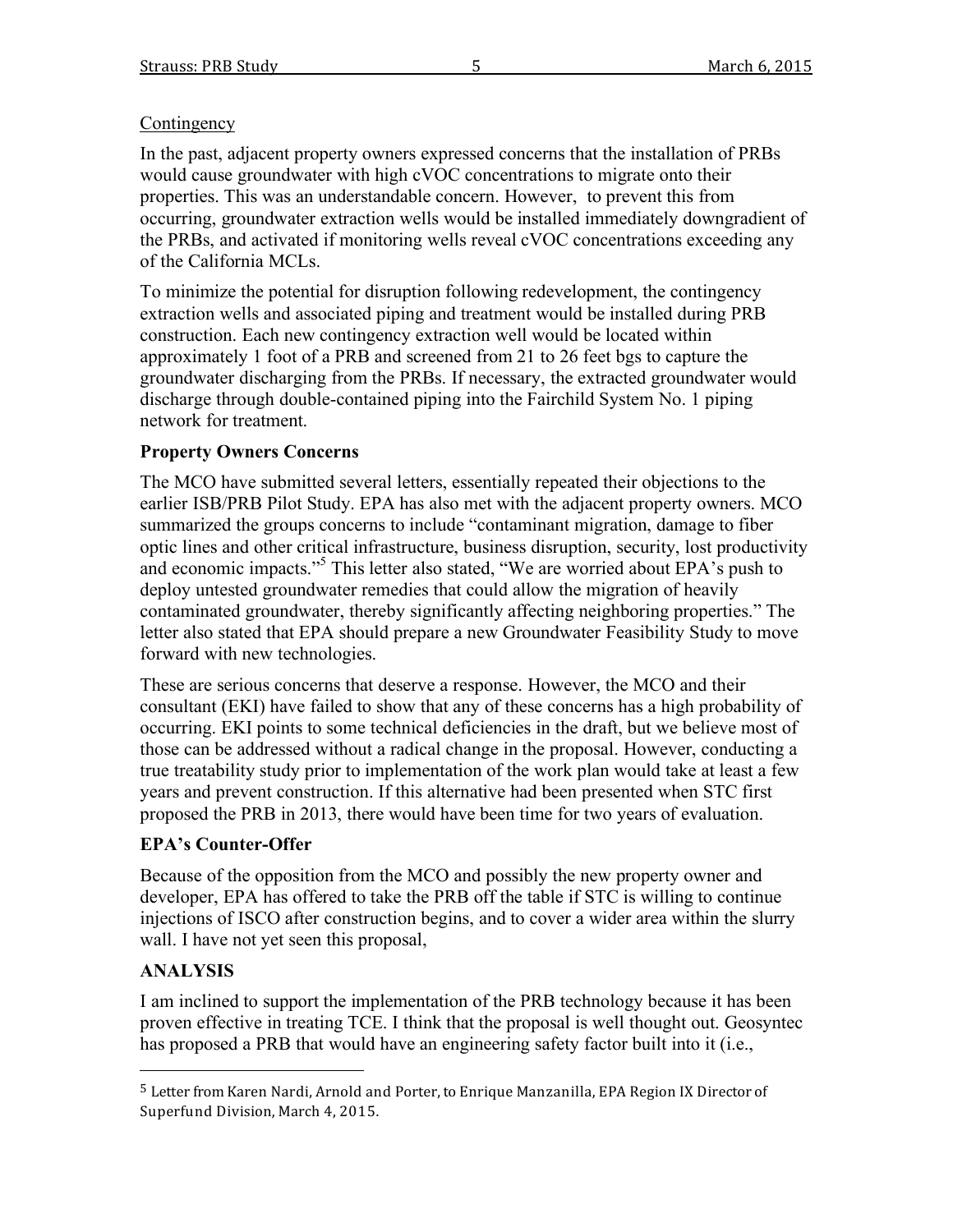thickness of the wall), considered factors that might influence the PRB effectiveness (e.g., the effect of ISCO chemicals on ZVI), developed a contingency plan, and incorporated a long-term performance evaluation.

What I think is lacking is a description of the probable benefits from this project, not only for the 401 National Site, but also for the entire MEW area. There are four slurry wall systems in the MEW area, enclosing a significant fraction of the MEW site.. These wall systems are first meant to contain high concentrations of contaminants and second to treat them. They require maintaining an inward and upward hydraulic gradient. *Thus, they appear to increase the need for vapor intrusion mitigation in overlying buildings.* For example, the two Google buildings on North Whisman with recent documented vapor intrusion lie above a slurry wall containment area.. In addition, these slurry walls are old. Some of them are leaking, and wall breakdown is possible, especially as a result of earth movements so common to this area.

Despite claims by MCO, PRBs using ZVI are an established technology to passively degrade VOCs. They have been studied for over 20 years and are used by the Department of Defense and the Department of Energy. One was installed at an industrial facility in Sunnyvale in 1994. Another was installed at Moffett Field. The ITRC and Battelle first prepared guidance documents of PRBs in 1997. EPA published a guidance document in 1998. What is perhaps new is breaching a slurry wall, and installing a PRB within the wall.

However, I do believe that STC and Geosyntec should address all of the technical concerns that were raised by EKI, which included model assumptions, keeping the existing extraction wells in operation (or alternatively, at least keeping them in reserve), assuring a more robust contingency plan, and assuring that neighboring properties will not have to have additional soil clean-up measures (the original Record of Decisino required that soil within the slurry wall be cleaned to a more stringent standard than soils outside the slurry walls to be protective of groundwater).

We should keep the Vapor Intrusion Remedial Action Objective in mind: that is to accelerate groundwater cleanup to protect current and future building occupants. CPEO agrees with MCO that the groundwater Feasibility Study is necessary to select the wide range of remedies necessary to meet this objective, and it should be restarted as soon as possible. However, optimization studies using technologies such as ISCO and ISB are necessary to show how they can reduce the need for a VI remedy, whether they are conducted at 401 National or elsewhere on the MEW Site.

It is instructive to point out that the MCO, in their comments on the VI Proposed Plan. supported the Remedial Action Objective:<sup>6</sup>:

Expedite the Cleanup. MCO urges EPA to expedite completion of the groundwater cleanup. This would obviate the need for vapor controls. The underlying cause of the vapor problem is groundwater contamination that remains unremediated. Completing the cleanup should be a strong priority.

<sup>6</sup> MCO
comments on U.S.
EPA's July 2009 "Proposed Plan
for the
Vapor
Intrusion Pathway at the Middlefield‐Ellis‐Whisman
(MEW)
Superfund Study
Area".